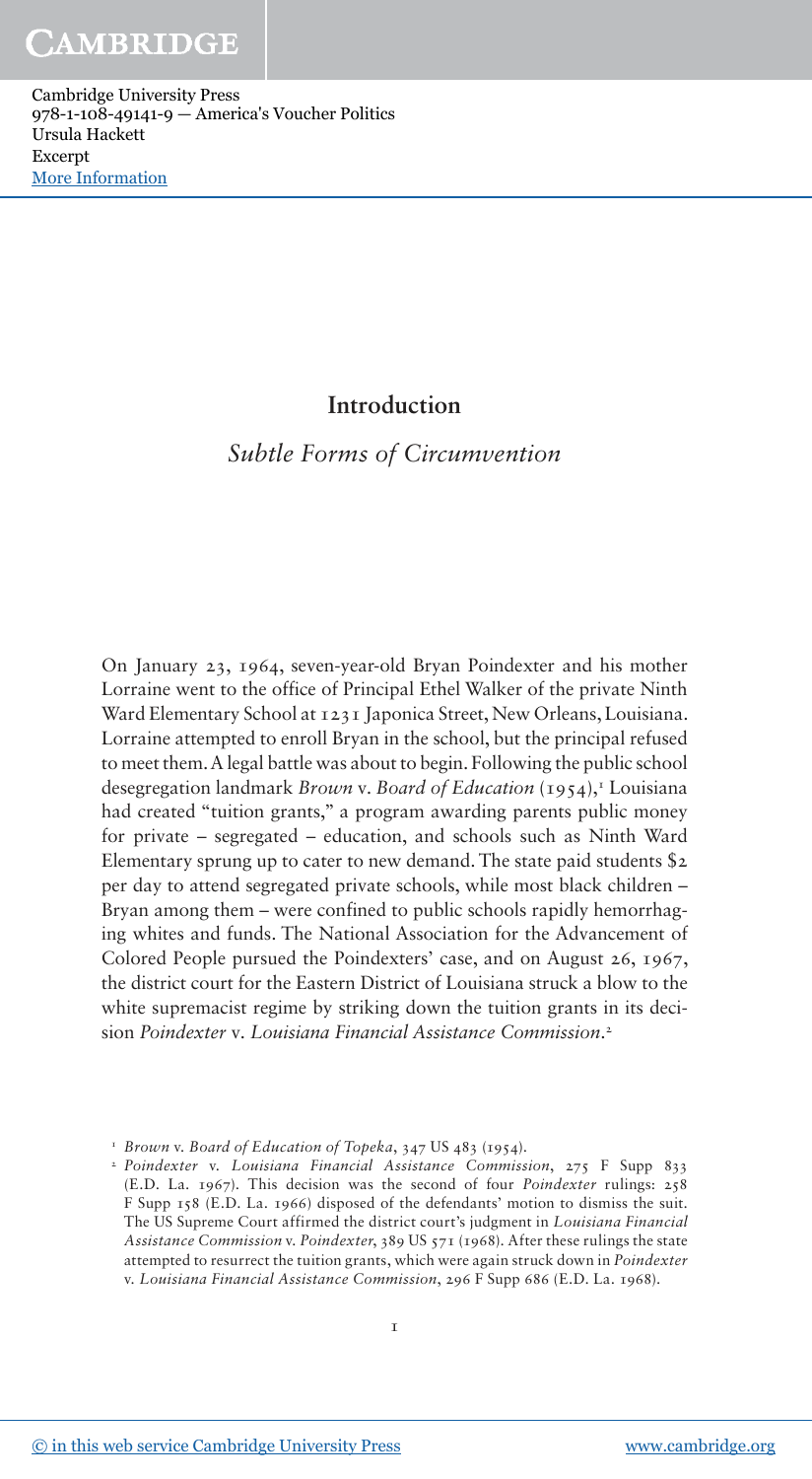# CAMBRIDGE

Cambridge University Press 978-1-108-49141-9 — America's Voucher Politics Ursula Hackett Excerpt [More Information](www.cambridge.org/9781108491419)

#### 2 *Introduction*

Forty-four years later, two armies of litigants bristling with amicus curiae briefs met in Washington, DC, to fight for the future of Arizona's tax credit voucher scholarships, a program funding parents' choice of private, mostly religious, education through tax credits. Pastor Glenn Dennard, his wife, Rhonda, and their five children joined Luis Moscoso and his family as parent-intervenors<sup>3</sup> in the suit defending the vouchers. Battle-weary after a decade of lower-court litigation, their opponents were a group of Arizonan taxpayers led by community organizer Kathleen M. Winn, history professor Diane Wolfthal, librarian Maurice Wolfthal, and educationalist Lynn Hoffman. On April 4, 2011, the US Supreme Court found in favor of the scholarship parents, by upholding the program as constitutional in *Arizona Christian School Tuition Organization* v*. Winn*. 4

Two legal decisions, four decades apart. At issue in both cases were voucher programs granting parents public money for private education.<sup>5</sup> One program was deemed constitutional; the other was not. Seemingly disparate, these programs were united by a crucial political maneuver: an effort to distance the government from legally contentious policy goals – the subsidy of segregated, or religious, education. In both cases, policymakers pursued their aims through private service mechanisms, using third-party organizations, individuals, or the tax system to provide benefits. This book unpacks this distancing phenomenon by asking how elites use policy design and rhetoric to advance their policy goals when those goals become legally controversial.

Since *Brown* v*. Board of Education*, Louisiana's segregationists had been desperate to deploy state power to prevent the mixing of black and white students without seeming to do so. They applied a veneer of constitutionality by policy delivery, channeling money through parents and delegating administration to private commissions. But the veneer was thin. Segregationists failed to obscure their true purpose

<sup>&</sup>lt;sup>3</sup> Parent-intervenors are parents who join ongoing litigation because they claim an interest related to the subject of the lawsuit, in this case school vouchers.

<sup>4</sup>*Arizona Christian School Tuition Organization* v*. Winn*, 563 US 125 (2011).

<sup>&</sup>lt;sup>5</sup> For simplicity, in this book, I use the term "voucher" to mean all programs that pay tuition at private K–12 schools. I show in Chapter 2 that vouchers come in many different designs and demonstrate in Chapter 6 that the use of the term "voucher" is highly politicized. My use of the term is a space-saving shorthand. Where needed, I use the term "tax credit voucher" or "tax credit scholarship" to indicate voucher programs that are funded through tax expenditures instead of direct appropriation.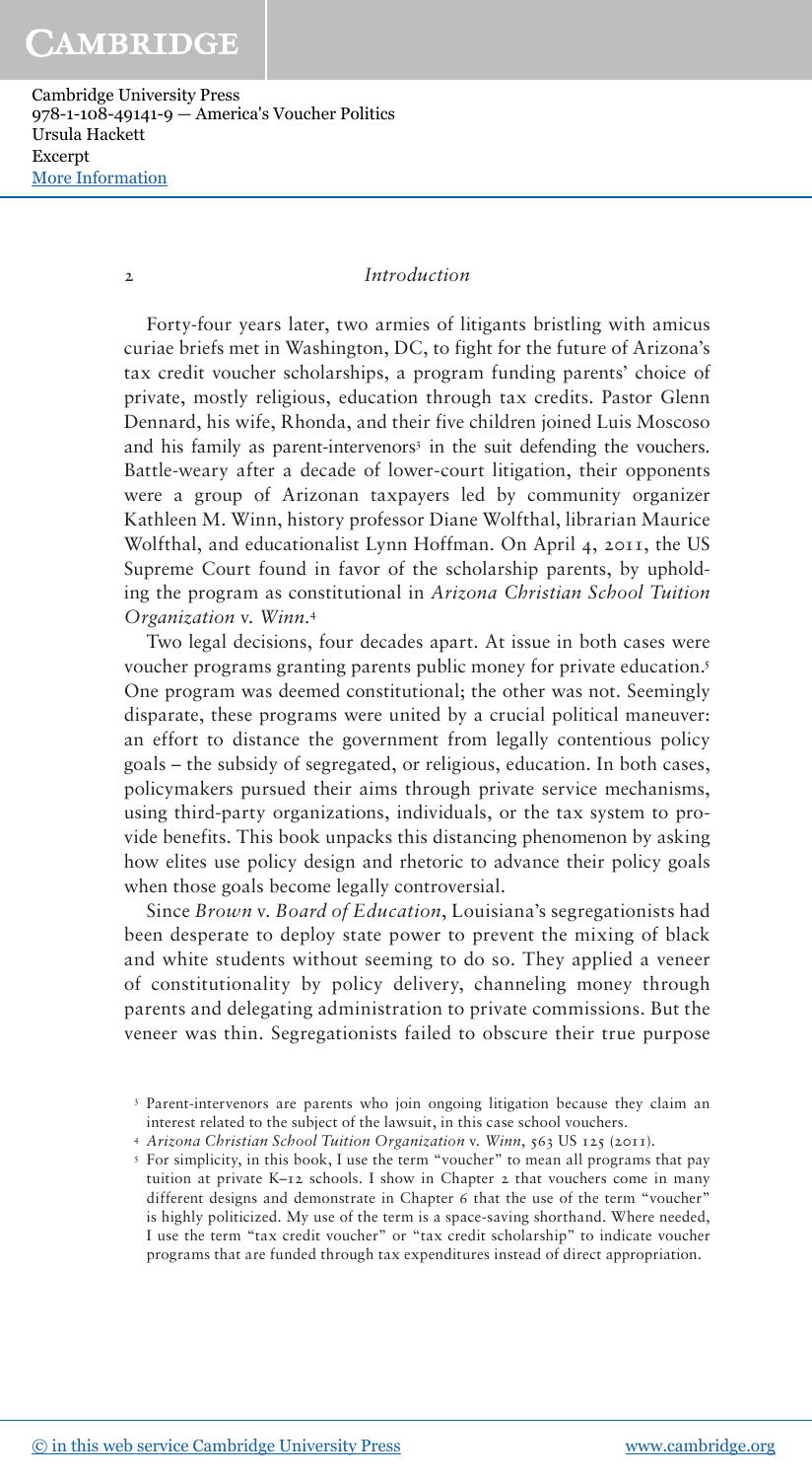#### *Introduction* 3

in communications. They trumpeted their efforts to combat the federal government, using nakedly racist language and boasting about the artifice that supported segregation. In *Poindexter*, the court found them out.

For a hundred years, the Louisiana legislature has not deviated from its objective of maintaining segregated schools for white children. Ten years after *Brown,* declared policy became undeclared policy. Open legislative defiance of desegregation orders shifted to subtle forms of circumvention. … *But the changes in means reflect no change in legislative ends*. (Wisdom 1967) [italics added]

The court concluded with a flourish: "The United States Constitution does not permit the State to perform acts indirectly through private persons which it is forbidden to do directly" (Wisdom 1967).

In the Supreme Court's 2011 *Winn* decision, the controversy was religious, not racial, because most vouchers are used at religious schools. Like Louisiana's segregationists, Arizona's legislators had been stung by previous court verdicts. After a 2009 defeat by the state supreme court on religious entanglement grounds, policymakers got creative. By funding the program through tax credits rather than direct legislative appropriation, and having private organizations administer the scholarships, policymakers sought to avoid the First Amendment challenge. An enormously complicated piece of administrative machinery obscured the role of public money. Supporters were careful to avoid mentioning benefits to religious schools, focusing instead upon benefits to children. The Supreme Court majority was satisfied that the tax credit design distanced church from state: "Any injury the objectors may suffer are not fairly traceable to the government" (Kennedy 2011). The court's four liberal dissenters were unpersuaded: "A subsidy is a subsidy (or a bailout is a bailout), whether accomplished by the one means or by the other" (E. Kagan 2011).

Both *Poindexter* and *Winn* dealt with efforts to distance the government from legally controversial policy purposes, with varying success. A white supremacist regime, hitherto free to pursue its policy objectives openly, sought to minimize the appearance of state action in an attempt to circumvent legal challenges. Facing church–state jurisprudence prohibiting public aid for religious institutions, policymakers utilized tax credits to avoid religious entanglement. In both cases, policymaking elites and advocates acted strategically to pursue their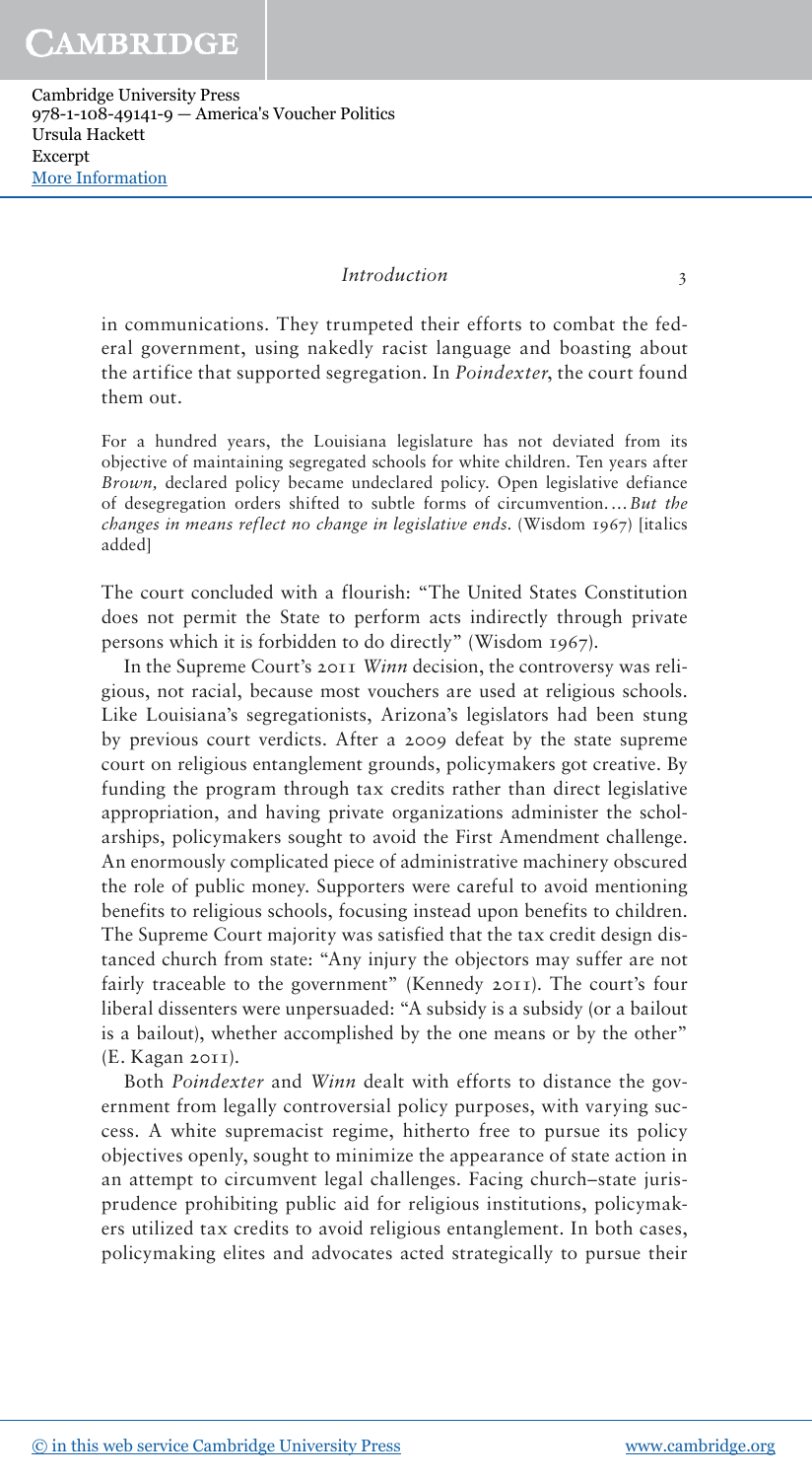#### 4 *Introduction*

objectives amid hot-button political contestation. In this book, I show that when policymakers anticipate legal losses, they turn toward purposefully obscure communications strategies and hidden, private delivery mechanisms.

#### **The Growth of the Hidden State**

Hidden, delegated, or "submerged" forms of governance have expanded rapidly across America in health care, education, housing, and many other policy arenas over the past several decades (Hackett 2017; K. J. Morgan and Campbell 2011; Faricy 2011; Mettler 2010; Hacker 2002). These governance arrangements utilize private organizations and the tax system to deliver government social policy, accentuating the role of individual choice in social policy marketplaces and attenuating the connections between consumer-citizens and the state. Since 2008, tax credit programs funding private K–12 tuition have tripled in number, the amount devoted to the home mortgage interest deduction rose 24 percent, and the net federal subsidy of health-care plans for under-65s reached \$704 billion, with projected future rises (Joint Committee on Taxation 2008, 2013; Congressional Budget Office 2017).

The rapid growth of privatized forms of governance presents a puzzle, because such policies apparently offer policymakers few opportunities to claim credit for policy successes, and exacerbate government's principal-agent problems by delegating functions to others. Such policies are also typically regressive, often expensive and involve government growth "under the radar" – that is, failing to register with most ordinary voters – issues of concern to both liberals (worried about their distributive consequences) and conservatives (publicly committed to shrinking the state). So why do privatized forms of governance pass, grow, and spread?

The explanation lies in the strategic use of *attenuation* to avoid political and legal challenges when losses are likely. Attenuation is the process by which policymakers in local, state, or federal government hide the state's role in promoting a particular policy output. One way to distance the state from certain policy goals is to utilize third-party organizations or the tax system to deliver a benefit (attenuated delivery). Another is to obscure the state's role in delivering certain policy outputs through communications strategies (attenuating rhetoric). In this book, I argue that doubling up two forms of *attenuated governance* – pursuing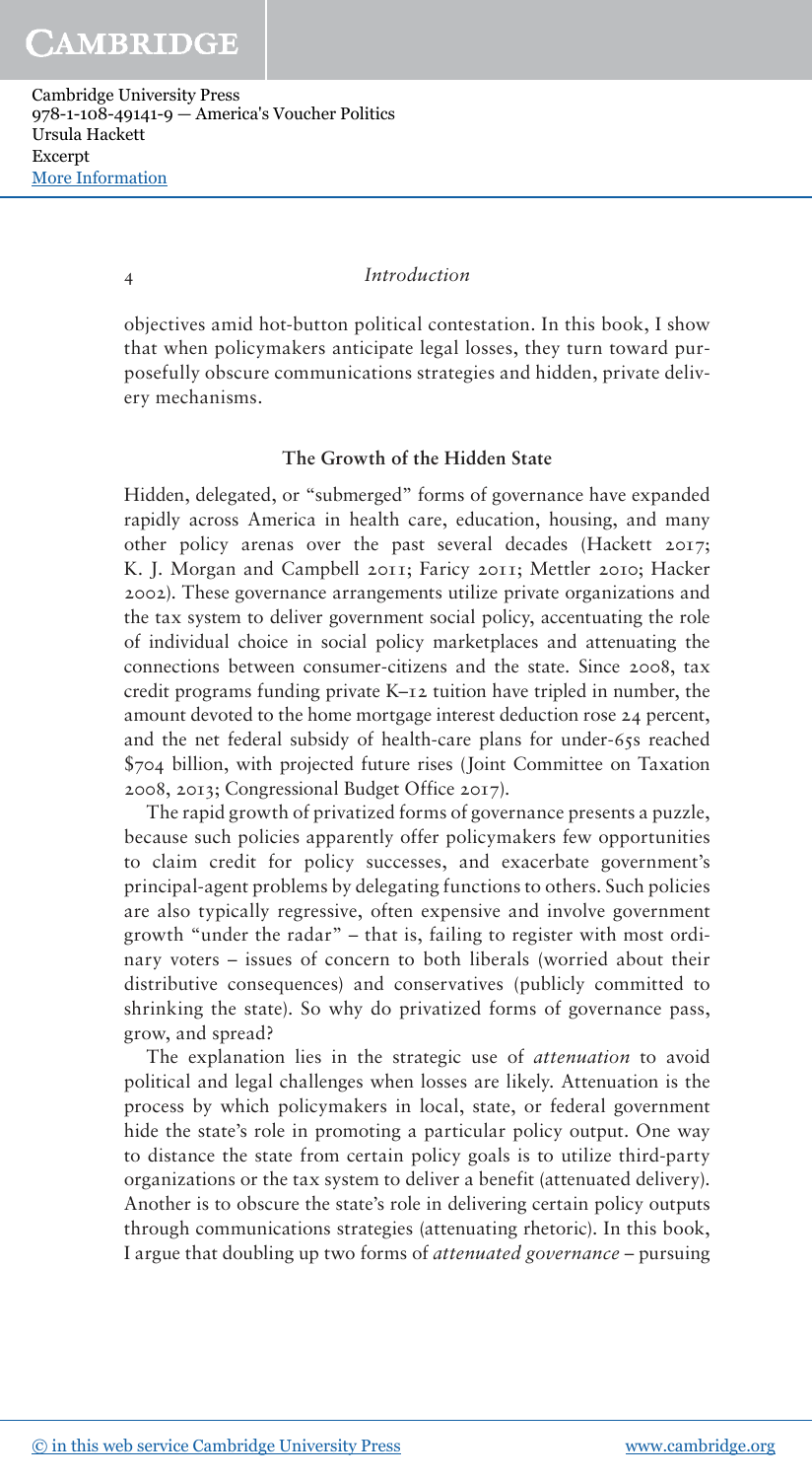#### *Introduction* 5

*both* attenuated delivery and attenuating rhetoric together – helps policies pass and survive by thwarting legal opposition.

Scholars root the growth of the submerged state in a conservative public philosophy's dominance of public discourse over the past thirty years (Mettler 2009). Conservatives deploy third-party delivery or tax system funding arrangements to create the appearance of public spending restraint. Once passed, the programs acquire a fiercely protective interest group support network consisting of the private beneficiaries of government subsidy. Any efforts to reform or eliminate such policies are hobbled by an enthusiasm gap born of informational asymmetries between beneficiaries and the public.

This explanation is sound but incomplete. The thirty-year time frame overlooks the fact that hidden forms of governance predate this conservative era by at least four decades. In addition, emphasizing the *political* stability of hidden governance obscures the ways in which such policies are also insulated from successful *legal* challenges. Their political and legal advantages extend beyond the appearance of public spending restraint to the achievement of multiple state purposes under the radar, from regulation of private providers to more contentious goals. And attenuation strategies are pursued by both conservatives and liberals – white supremacists and racial egalitarians, accommodationists and secularists, and communitarians and individualists – when those elites expect their policy commitments to arouse strong oppositional advocacy and lose in court.

Suzanne Mettler's submerged state is a form of policy design, whereas attenuated governance has both rhetorical and design dimensions. This book disaggregates attenuated governance into its constituent parts: rhetorical framing and policy delivery. Drawing upon the case of school vouchers – an umbrella term used in this book to denote programs that pay tuition at private K–12 institutions, including tuition grants, education savings accounts, and vouchers funded either by direct appropriation or through tax credit scholarships – I argue that policies are more likely to be successful if they *combine* deeply attenuated policy delivery with deeply attenuating rhetoric. By "successful" I mean more likely to be passed into law and upheld in court and less likely to be overturned by voter referendum or subjected to legal challenge. As Clint Bolick, former voucher litigator for the Goldwater Institute, argues, "Any successful reform strategy is necessarily at least a two-step process, legislative and judicial" (Bolick 2003, 17). True success is broader than mere program passage; it must be sustained (Patashnik 2008).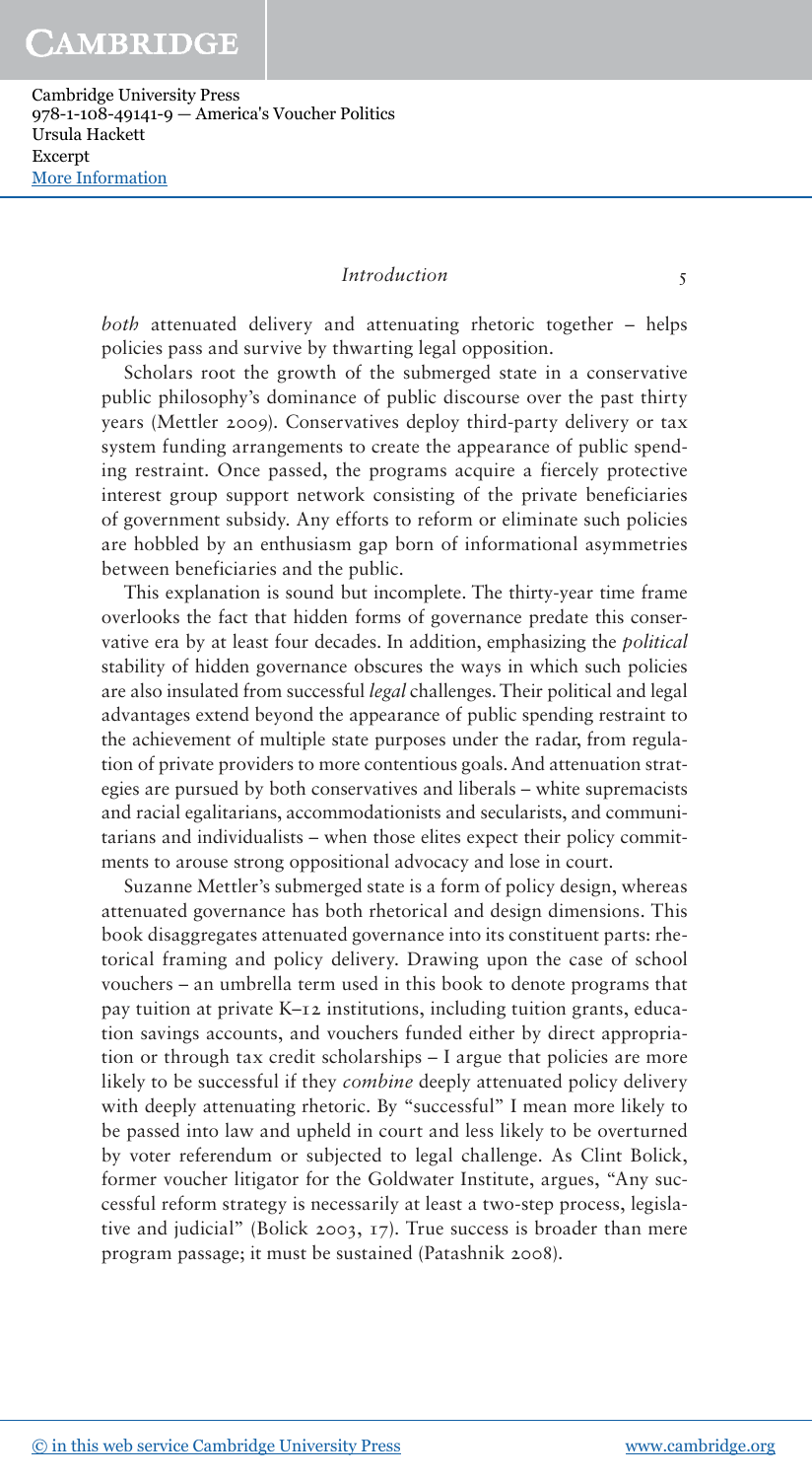#### 6 *Introduction*

#### **Legal Battles in the States**

Judicial action at both state and federal levels is key to the survival and growth of school vouchers because these policies activate constitutional questions about race, religion, and civic institutions. "Lose the courts, lose the war" (MacLean 2017, 229). Existing accounts of the submerged state omit the role of the courts, yet elites' concerns about legal challenges help drive political behavior as they focus upon legal vindication (Glendon 1991; Tulis and Mellow 2018). As De Tocqueville famously wrote, "Scarcely any political question arises in the United States that is not resolved, sooner or later, into a judicial question" (De Tocqueville 1998, 110). Legal challenges to vouchers come at *state*, as well as federal, level, because state constitutions are thronged with educational mandates, prohibitions, obligations, and positive rights (Zackin 2013). Many of the greatest legal obstacles and opportunities lie at the state level. I demonstrate in this book that state lawmakers forestall legal opposition by strategically utilizing attenuated governance: down playing the role of the state and deploying private delivery mechanisms to avoid constitutional challenges.

This is an account of policymaker learning and *elite*, rather than mass, feedback effects. Much recent work deals with the effect of privatized delivery upon public attitudes (Ellis and Faricy 2011; Gingrich 2014), whereas I examine elites' strategic use of attenuation to survive judicial scrutiny. Attenuated governance is primarily aimed at fending off legal challenges (although it can also serve to reduce the likelihood of political challenges) by providing courts with a powerful rationale in favor of program constitutionality: the idea that *the state is not involved* in a constitutionally suspect policy output.

Unlike the public, judges and justices are not hoodwinked by the hidden nature of tax expenditures,<sup>6</sup> nor is their decision-making swayed by a program's popularity or distributional consequences but rather by ideas and ideology, institutional preservation, policy design, and determinations of policymaker intent. Case law is a source of policy feedback because courts are constrained by precedent (Stone Sweet 2002) and because court decisions provide information to policymakers and advocates about which policy designs and communications strategies are most likely to survive in future.

<sup>6</sup>A tax expenditure is a policy tool that allows policymakers to spend money through the tax code.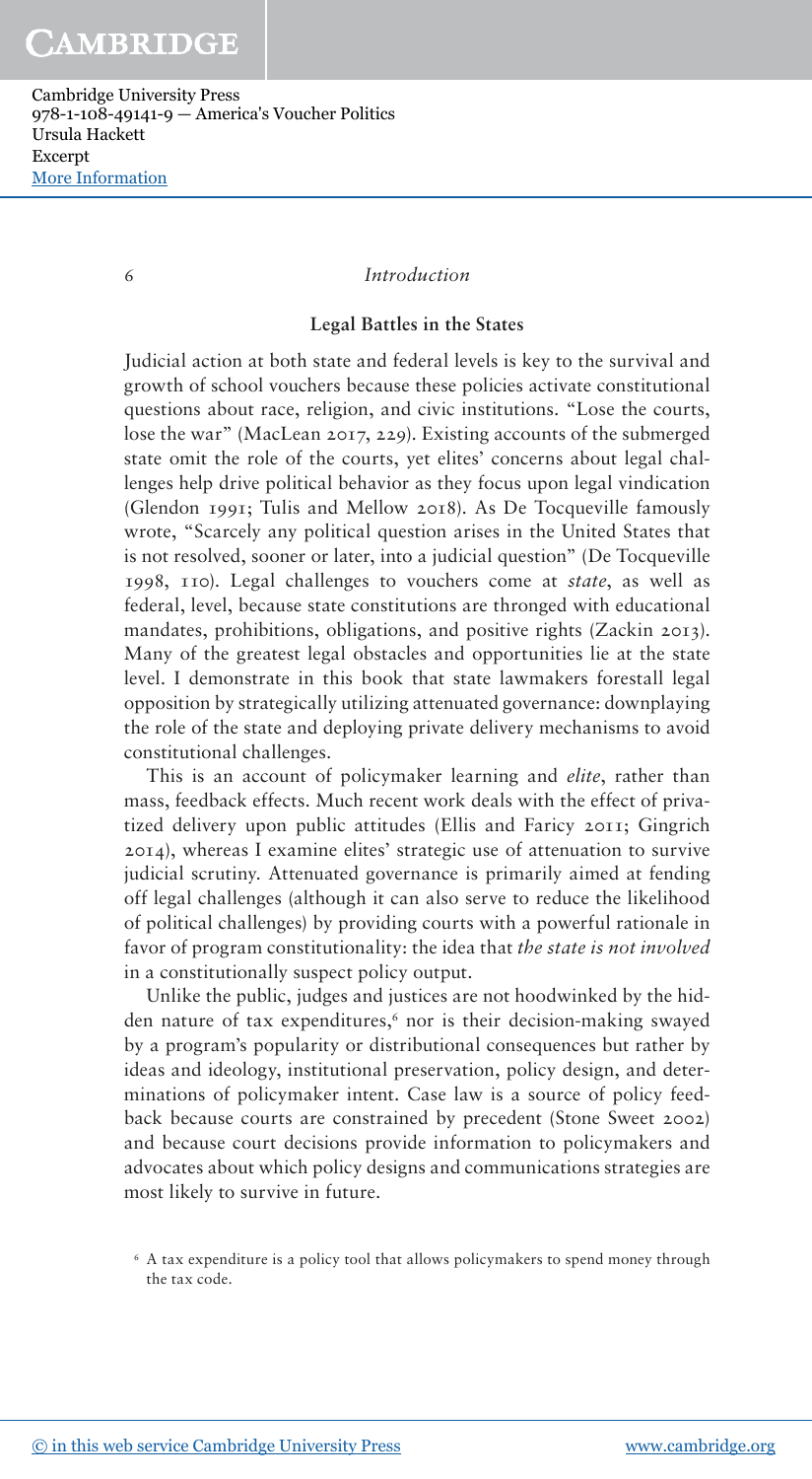### *Introduction* 7

Conservatives, in particular, have been astonishingly successful at utilizing attenuated governance to achieve their ends. Patiently, tactically, and iteratively, over more than sixty years of voucher litigation, conservatives have honed their legal strategy by testing different communications strategies and policy designs in court. Although, as I show in Chapter 1, both liberals and conservatives have incentives to attenuate when they fear legal losses, the privatization strategy meshes well with many conservatives' preference for market-based policy solutions. Today's explosion of school vouchers is the result of decades of policymaker learning about which sorts of programs and communications are most resilient in the face of legal attack.

#### **Organization of the Book**

The first two chapters lay out the analytical frameworks that animate this book. Chapter 1 explains why policymakers have an incentive to engage in attenuation by situating the politics of the hidden state within America's *three foundational identity struggles*: age-old, divisive, and recurrent contestation over race, religion, and civic institutions. Elites use attenuated governance to pursue their policy goals amid intensive contestation when more visible programs would be struck down as unconstitutional. Sometimes these programs are also electorally unpopular, but policymakers' chief fear is a legal one – that opposition groups will mobilize and hostile judges will strike their programs down.

Chapter 2 demonstrates that disaggregating the hidden state into underlying dimensions is theoretically valuable. The rhetorical and policy design dimensions are analytically separable. They occur in different spheres of political activity: policymaker communications and policy design. Combining these two dimensions produces different sorts of politics, with implications for the survival and growth of submerged policies. I term these phenomena "two dimensions of attenuated governance."

In the next six chapters, I show how particular policy designs and communications strategies help programs pass, survive, and grow, avoiding legal entanglements and opposition mobilization. This book demonstrates that while passage, growth, and spread of attenuated policies can occur under many circumstances, such policies are most likely to succeed when policymakers combine a deeply attenuated policy design with a deeply attenuating communications strategy.

These *doubly distanced* policies provide one major advantage to policymakers: distancing the government from legally contentious